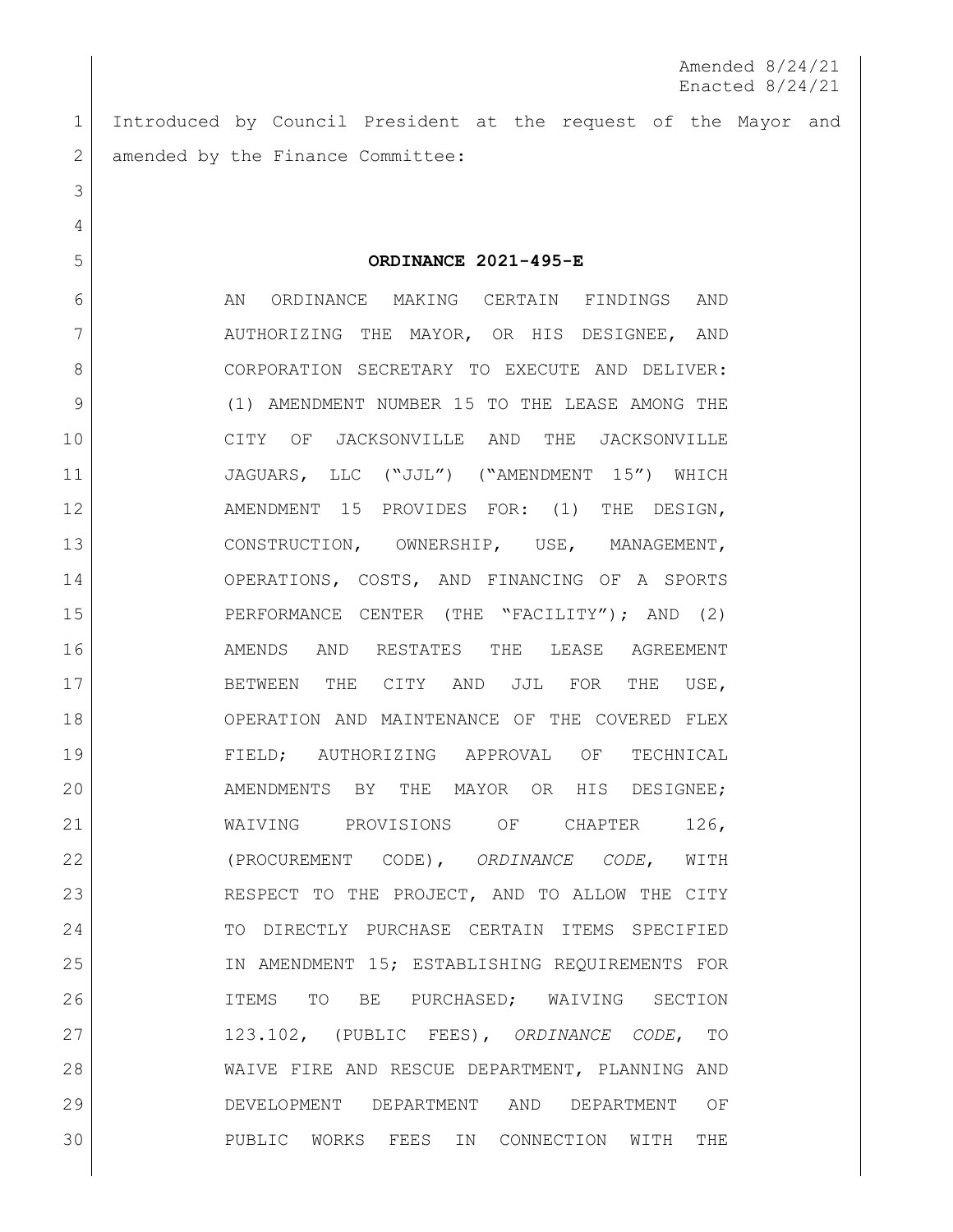1 PROJECT; WAIVING CERTAIN PROVISIONS OF SECTION 320.409, (CONSTRUCTION REGULATIONS AND 3 BUILDING CODES, GENERAL PROVISIONS, SCHEDULE OF PERMIT FEES) *ORDINANCE CODE*, FOR CITY RELATED PERMITTING FEES; WAIVING SECTION 656.147, (ZONING CODE, SUBPART D, ZONING 7 | EXCEPTIONS, VARIANCES AND WAIVERS, AMENDMENTS 8 TO FINAL ORDER, APPEALS OF WRITTEN INTERPRETATIONS OF THE DIRECTOR AND APPEALS OF FINAL ORDERS OF THE COMMISSION, SCHEDULE OF FEES) *ORDINANCE CODE*, TO WAIVE CITY RELATED 12 XONING FEES; WAIVING SECTION 122.811(A) (SALES OF TANGIBLE PERSONAL PROPERTY; PROHIBITION OF SALES TO CERTAIN PERSONS), *ORDINANCE CODE,* TO ALLOW SALE OF ANY SURPLUS CITY PROPERTY; PROVIDING A STATEMENT OF INTENT TO COMPLY WITH TREASURY REGULATIONS; PROVIDING FOR OVERSIGHT 18 OF THE CONSTRUCTION PROJECT BY THE DEPARTMENT OF PUBLIC WORKS AND THE CHIEF ADMINISTRATIVE OFFICER OF THE CITY; PROVIDING OVERSIGHT OF THE AGREEMENTS BY THE SPORTS AND ENTERTAINMENT 22 OFFICE; PROVIDING AN EFFECTIVE DATE.

 **WHEREAS,** the City of Jacksonville (the "City") is the owner of that certain facility currently known as "TIAA Bank Field," and the City leases TIAA Bank Field to the Jacksonville Jaguars, LLC ("JJL"), for its operation of the Jacksonville Jaguars NFL football team and other businesses using the facility, pursuant to the terms and conditions set forth in that certain lease between the parties, as amended (the "Lease"); and

**WHEREAS,** JJL desires and the City has agreed for JJL to

 $- 2 -$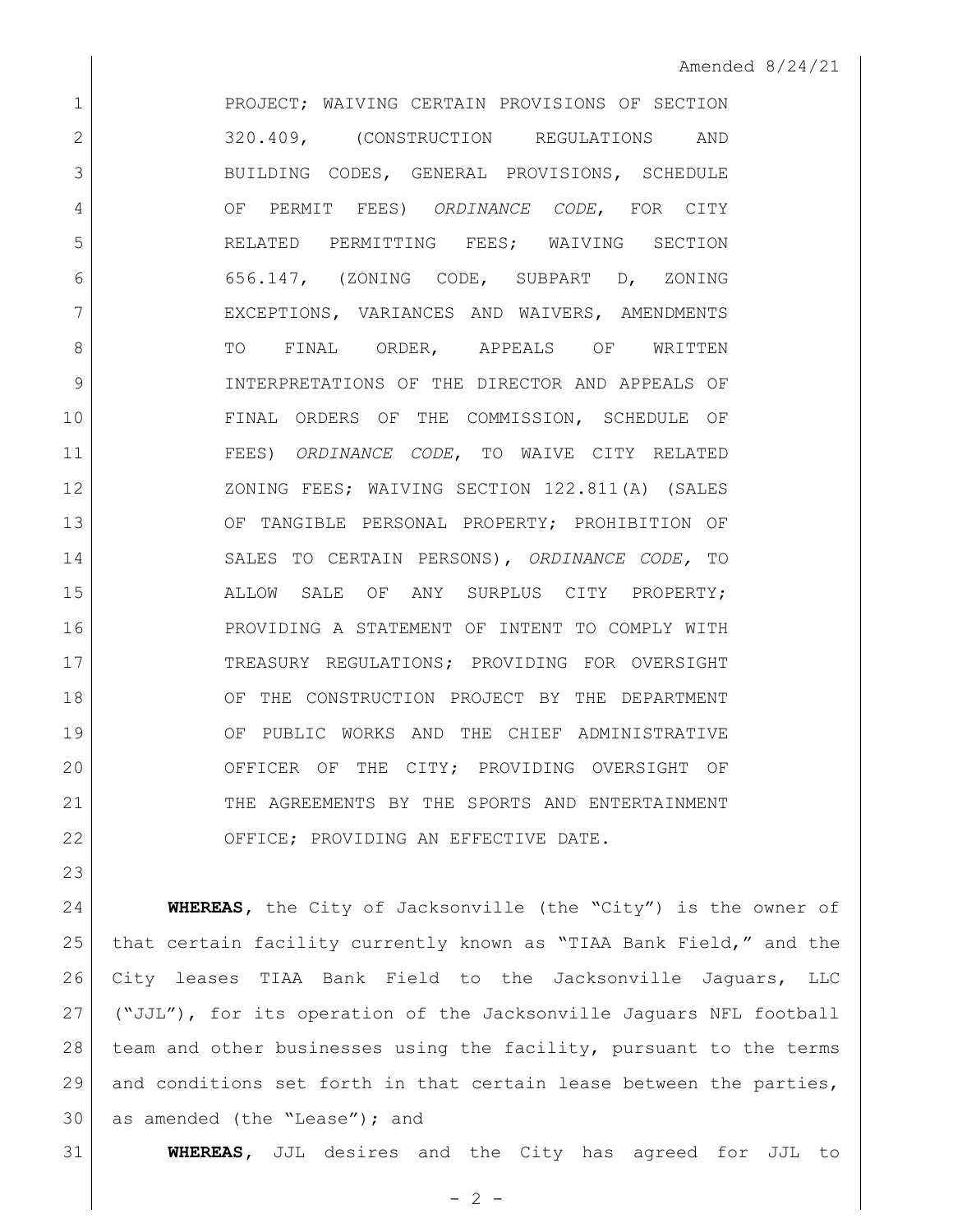## Amended 8/24/21

1 construct on behalf of the City the Sports Performance Center (the 2 | "Facility"), to be owned by the City and leased to JJL, or its subsidiary, comprised of an approximately 127,087 square foot 4 facility to be used in part for executive offices, coaches offices, football support offices, scouts offices, equipment room, meeting rooms, weight training and medical facilities, an indoor practice field, and two outdoor natural-grass fields, with approximately 8 2,300 seat bleachers, a team store, concession facilities and other ancillary improvements as further described in Amendment 15 10 (collectively, the "Project"); and

 **WHEREAS,** JJL and the City desire to construct the Project, as 12 contemplated by Amendment 15; and

 **WHEREAS**, upon substantial completion of the Project, the lease 14 terms set forth in Amendment 15 for the use, maintenance and operation of the Facility shall become operative, which terms authorize an initial 30-year term, with two (2) ten (10) year extension options, with all maintenance and repair obligations the 18 responsibility of the tenant; and

 **WHEREAS,** the estimated cost of the Project is One Hundred Twenty Million Dollars (\$120,000,000), of which the City Contribution will be the lesser of one half of the costs of the Project or the not-to-exceed amount of Sixty Million Dollars (\$60,000,000) (the "City Contribution") with JJL's contribution anticipated to be \$60,000,000 (the "JJL Contribution"), with JJL being responsible for all cost overruns, and any project savings being shared equally between JJL and the City, and the City agrees to provide the initial funding for the City Contribution from the issuance of fixed-rate debt and/or from its Commercial Paper Facility (the "Notes"), pursuant to the terms and conditions set forth in Amendment 15; and

**WHEREAS,** City intends to refinance the Notes with fixed rate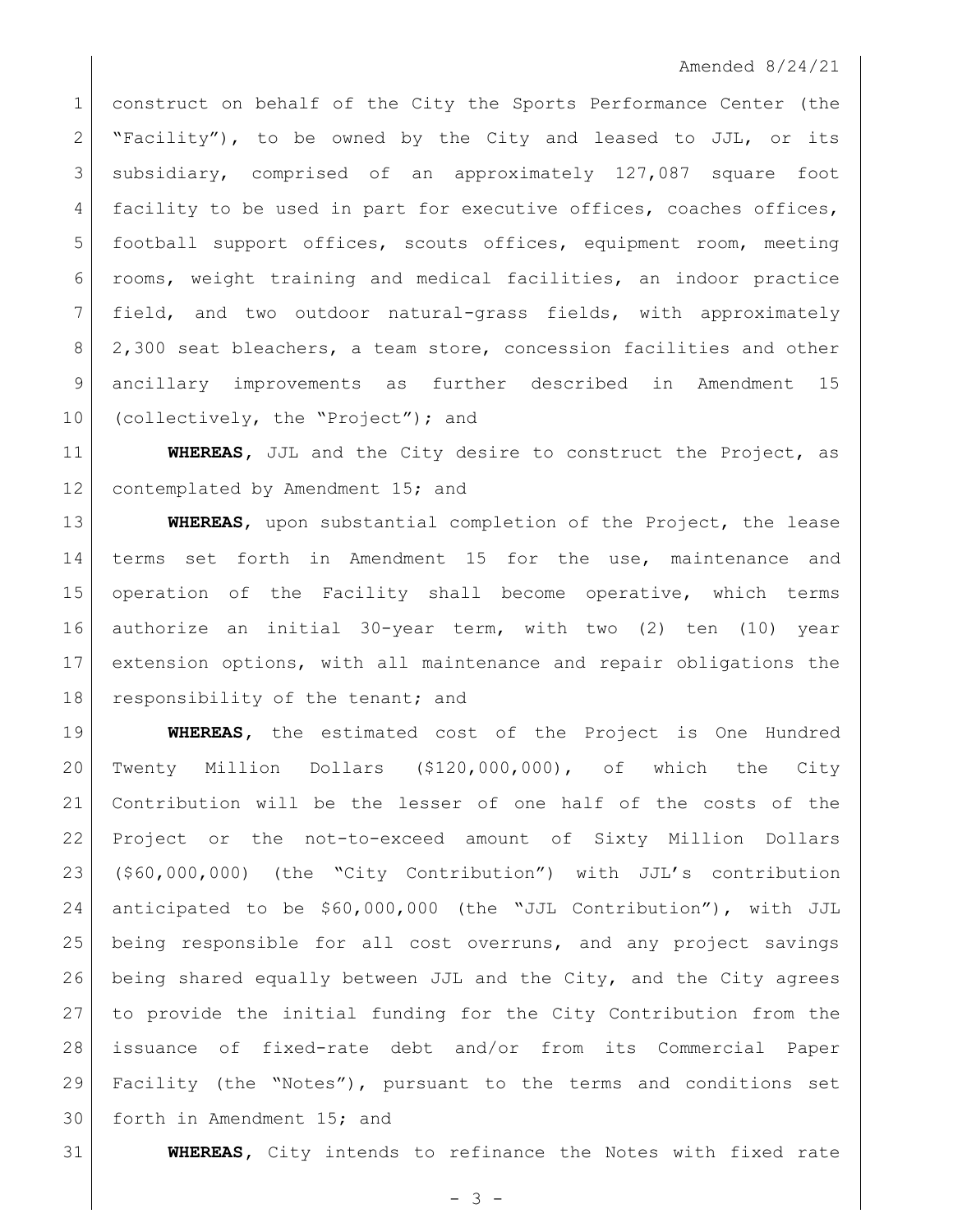1 debt; now therefore

**BE IT ORDAINED** by the Council of the City of Jacksonville:

 **Section 1. Findings.** It is hereby ascertained, 4 determined, found and declared as follows:

(a) The recitals set forth herein are true and correct.

(b) The Project will greatly enhance the City and otherwise

promote and further the municipal purposes of the City.

8 (c) The authorizations provided by this Ordinance are for public uses and purposes for which the City may use its powers as a consolidated municipal and county political subdivision of the 11 State of Florida and may expend public funds, and the necessity in the public interest for the provisions herein enacted is hereby declared as a matter of legislative determination.

 **Section 2. Execution of Agreements.** The Mayor, or his authorized designee, and Corporation Secretary are hereby authorized to execute and deliver (a) an Amendment 15 to Lease by and among the City of Jacksonville and JJL, substantially in the form **Revised On File** with the Legislative Services Division, and (b) an Amended and Restated Covered Flex Field Lease agreement between the City and JJL substantially in the form **Revised On File** with the Legislative Services Division, with such "technical" changes as herein authorized. Amendment 15 and the Amended and Restated Covered Flex Field Lease are collectively referred to as 24 the "Agreements".

 The Agreements may include such additions, deletions and changes as may be reasonable, necessary and incidental for carrying out the purposes thereof, as may be acceptable to the Mayor, or his designee, with such inclusion and acceptance being evidenced by execution of the Agreement by the Mayor or his designee. No modification to the Agreement may increase the financial obligations or the liability to the City and any such modification shall be

 $- 4 -$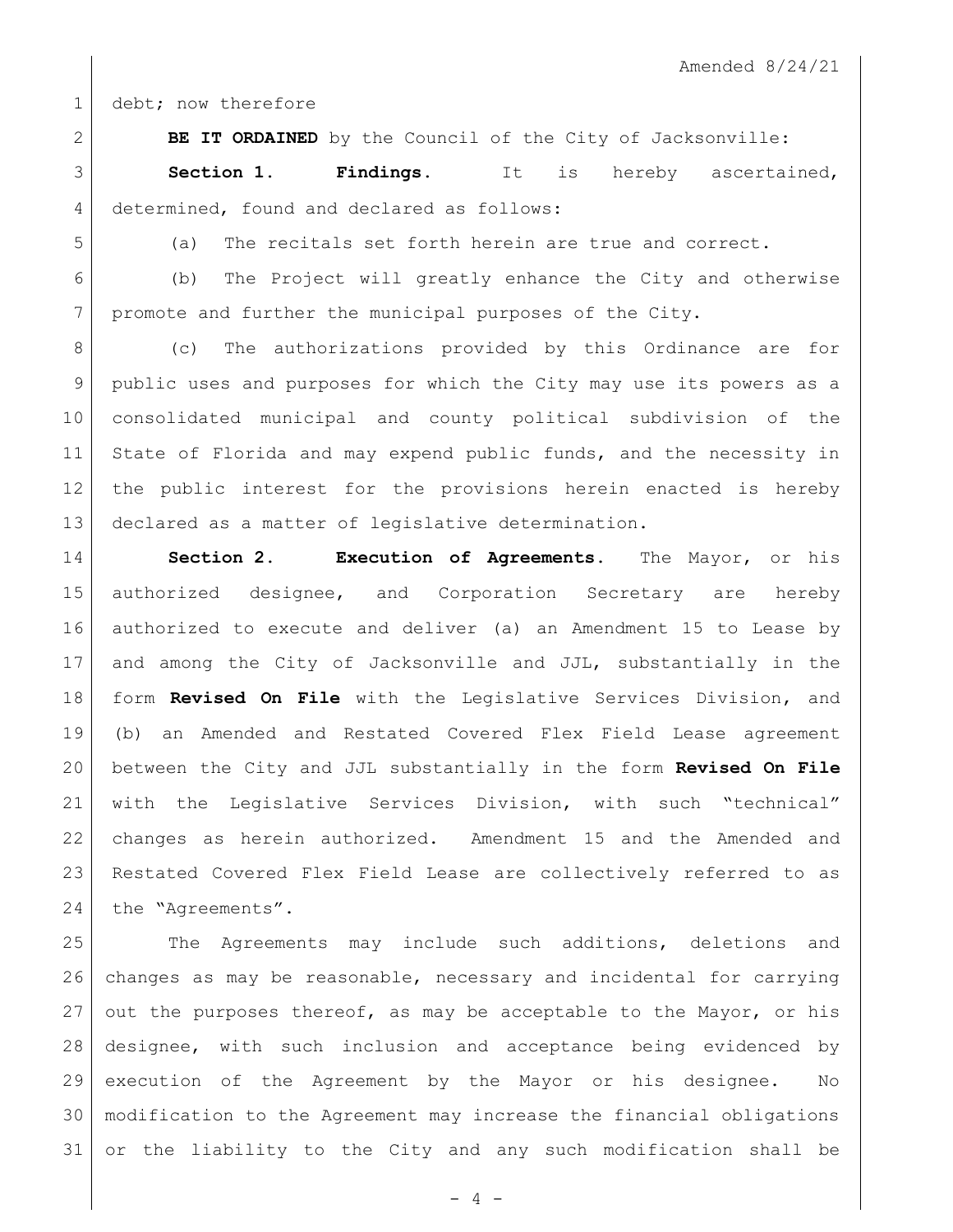## Amended 8/24/21

 technical only and shall be subject to appropriate legal review and 2 approval of the Office of General Counsel and all other appropriate action required by law. "Technical" is herein defined as including, but not limited to, changes in legal descriptions and surveys, descriptions of infrastructure improvements and/or any road project, ingress and egress, easements and rights of way, performance schedules (provided that no performance schedule may be extended for 8 | greater than one year without Council approval), design standards, access and site plan, which have no financial impact.

 **Section 3. Chapter 126 (Procurement Code),** *Ordinance Code* **Waived.** The provisions of Chapter 126, Ordinance Code, are hereby waived for the Project, except that this section shall not waive any portion of Chapter 126, Ordinance Code, pertaining to the 14 Jacksonville Small Emerging Business Program. Further, the City is authorized to purchase directly certain items specified in the pricing proposals for the construction materials and improvements for the Project. Said items to be purchased shall be determined by 18 | the Chief of Procurement with the advice of the Director of Public Works in accordance with Section 5 of this Ordinance.

 **Section 4. Requirements for Items to be Purchased.** Whenever items to be used in such construction projects are to be purchased directly by the City pursuant to this Ordinance, the 23 | following requirements shall be met:

24 (a) The purchase shall be in the City's name with ownership 25 of such items upon receipt vested in the City; and

 (b) The purchase shall be by a City Purchase Order or other 27 City document and shall be directly funded by the City; and

 (c) The vendor/supplier shall invoice the City directly for payment which shall be made directly by the City to the vendor/supplier; and

(d) The City's Purchase Order or other document shall clearly

 $-5 -$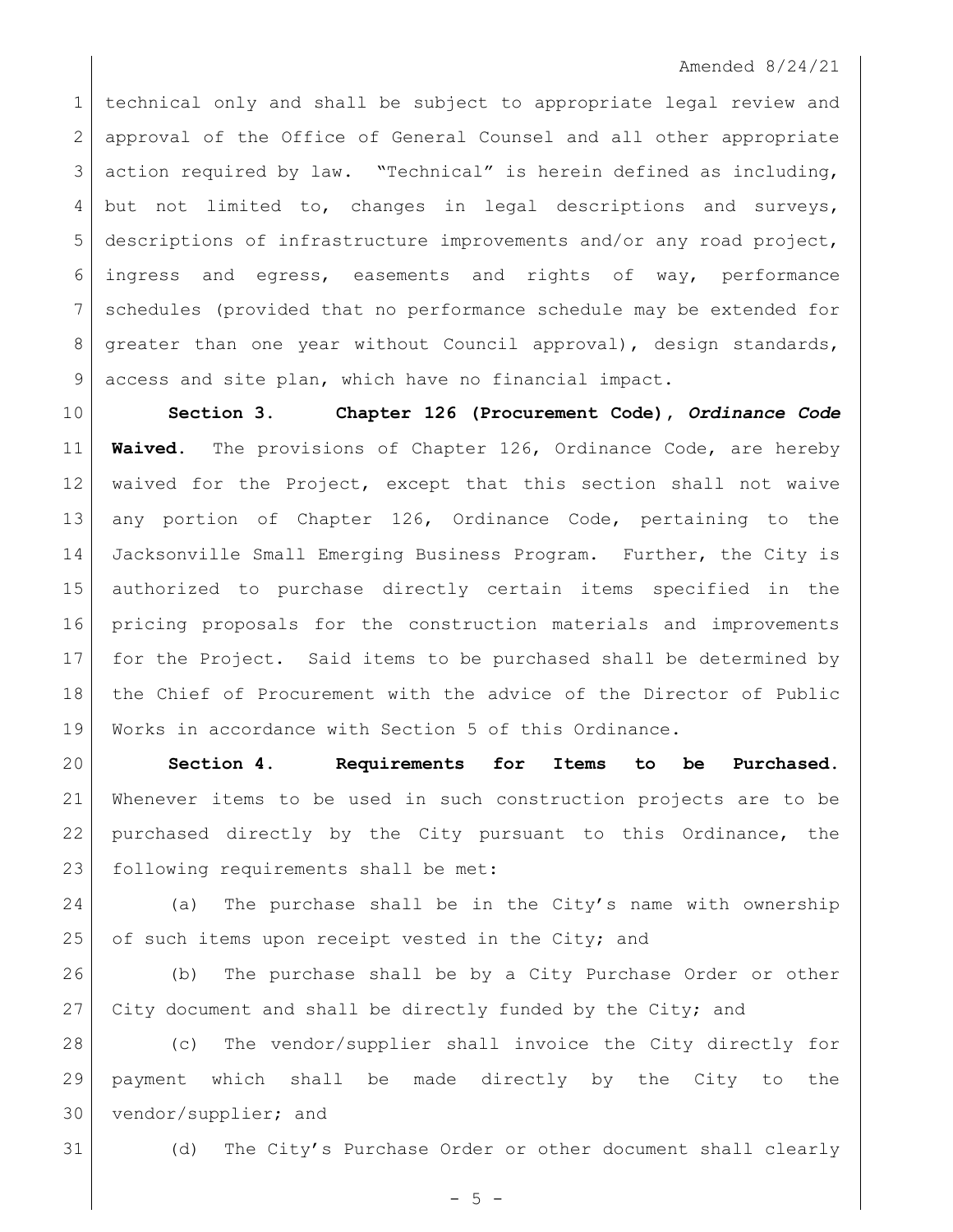1 state the purchase is exempt from Sales Tax pursuant to the City's 2 Sale and Use Tax Exemption Certificate; and

 (e) The City may provide Builders Risk Insurance to protect against the loss of such items and to evidence the City's liability therefore, or alternatively may require JJL's contractor to provide insurance naming the City as the additional insured and direct loss 7 payee; and

8 (f) Acknowledgement of receipt of the item and approval of payment shall be documented by an official of the City or an 10 authorized agent of the City.

 **Section 5. Section 123.102 (Public Fees),** *Ordinance Code* **Waived.** The City hereby waives the provisions of Section 123.102, *Ordinance Code*, for any Fire and Rescue, Planning and Development, 14 and Public Works fees related to the Project.

 **Section 6. Section 320.409 (Constructions Regulations and Building Codes, General Provisions, Schedule of Permit Fees),** *Ordinance Code* **Waived.** The City hereby waives the provisions of Section 320.409, *Ordinance Code*, for any City imposed permit fees related to the Project that may be lawfully waived.

 **Section 7. Section 656.147 (Zoning Code, Subpart D, Zoning Exceptions, Variances and Waivers, Amendments to Final Order, Appeals of Written Interpretations of the Director and Appeals of Final orders of the Commission, Schedule of Fees),**  *Ordinance Code* **Waived.** The City hereby waives the provisions of Section 656.147, *Ordinance Code*, for any City imposed zoning fees 26 related to the Project.

 **Section 8. Section 122.811(a) (Sales of tangible personal property; prohibition of sales to certain persons.),** *Ordinance Code* **Waived.** The City hereby waives the provisions of Section 122.811(a), *Ordinance Code*, to allow JJL to coordinate the sale of

- 6 -